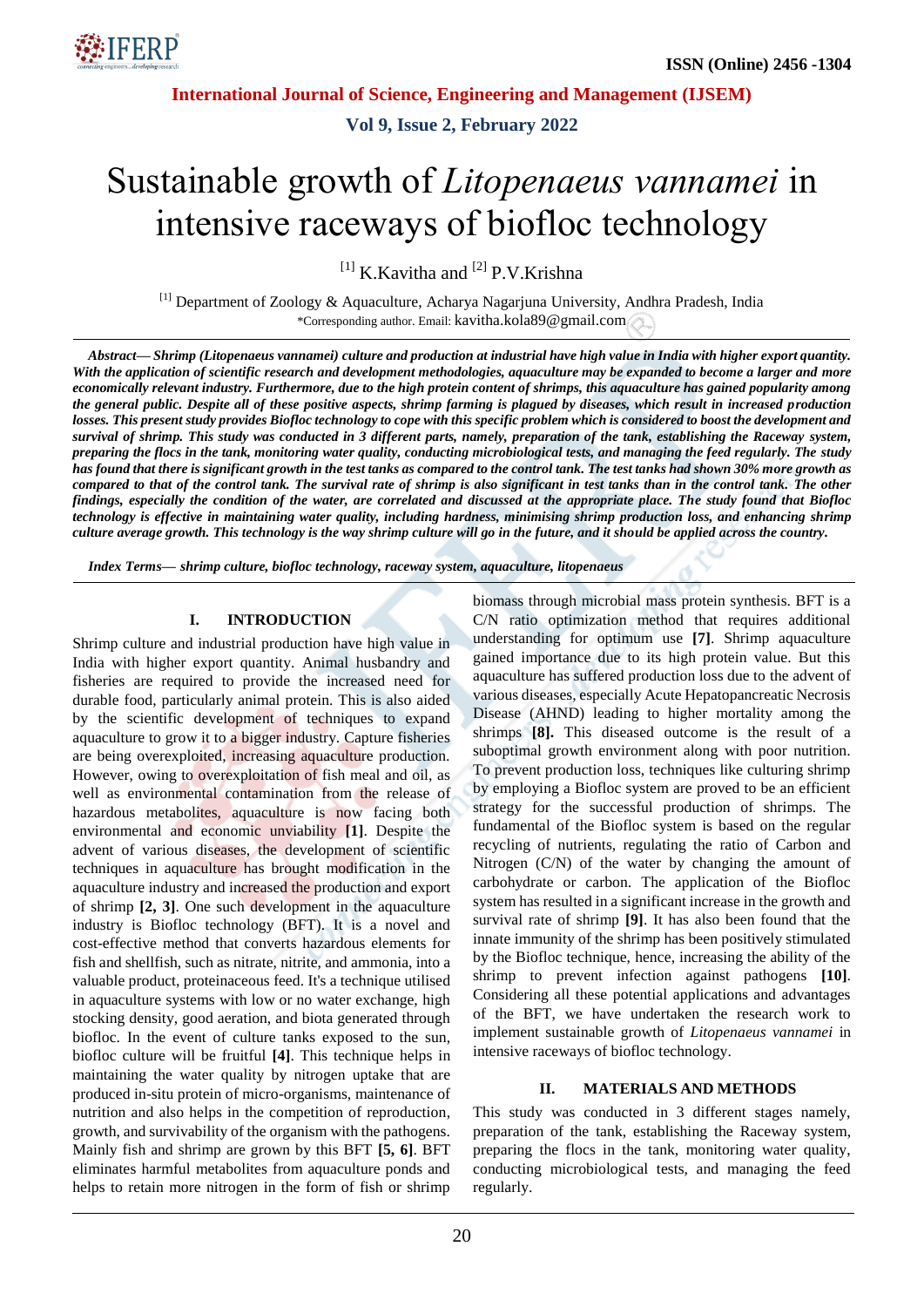

**Vol 9, Issue 2, February 2022**

## **A. Tank Preparation**

The study was carried out at West Godavari District, Andhra Pradesh, India. PL was procured from the Kakinada hatchery*. L.vannamei* seeds were conformed negative for the white spot syndrome virus WSSV by PCR assay. The seeds were transported in oxygenated double-layered polythene bags with crushed ice packs between the inner and outer covers of the bags to maintain optimum temperature and in turn to reduce stress to the shrimp and the entire setup was packed in a carton. All the tanks were cleaned and disinfected using bleaching powder and dried for 2 days. Besides the above, there was a reservoir tank in the size of 250 sq.m. This reservoir tank was filled with 6ppt water and was treated with bleaching powder at 5 ppm and left for 3 days for dechlorination. The filter bags were checked properly, which was fitted in the inlet and outlet pipe, then the pumping was done to all tanks. The seeds were brought to the farm side and were treated with potassium permanganate, then the tank water was added slowly into the seed bags to adjust the salinity and pH subsequently the seeds were released slowly into the tanks.

#### **B. Raceway system**



**Fig. 1** Raceway system developed during experiments

In this raceway system total of 9 tanks were confined for the experiment that is A1, A2, A3, B1, B2, B3, and C1, C2, C3. The representative raceway system is presented in **Figure 1**. Among 9 tanks C1, C2, C3 were taken as control i.e. without application of Biofloc, and A1, A2, A3, B1, B2, B3 were taken as a test which consist of Biofloc. All the tanks were supplied with aeration for a sufficient supply of oxygen which is necessary for the formation of Biofloc and also for shrimp. The size of the tanks of raceways was designed in an increasing manner i.e A1, B1, and C1 are 56 sq.m, A2, B2, and C2 are 112 sq.m, A3 B3 and C3 are 224 sq.m. At first, the PL was stocked in A1, B1, and C1 tanks with a stocking density of 120 PL/ sq.m. After 30 days they were transferred to A2, B2 C2 along with floc water with internal large pipes, and then after 90 days, they were transferred to A3, B3, C3 up to harvest i.e 120 days.

### **C. Floc preparation in the tanks:**

Before introducing the seed, the Biofloc tanks (i.e A1, B1) were prepared as per the protocol described by Yoram Avnimelech. On the first day, ammonium chloride was added to initiate a nitrogen source in the system. On day 3 and day 5 carbon sources were added and on day 7 double the number of carbon sources was added. On day 9 PL-9 was introduced into the tanks. Due to the addition of carbon and nitrogen sources, the colour of the water changed to light brown indicating the formation of floc. This was done to acclimatize the animal to the microbial floc environment. Imhoff cones were used to measure the quantity of Biofloc. The cones have marked graduations on the outside that can be used to measure the volume of solids that settle from 1 liter of system water. The time interval was usually 10 to 20 min to settle the floc. The maximum volume of the floc can be from 10 to15ml /lit which will provide good functionality in Biofloc systems for *L.vannamei.* Initially, 0.1ml of floc was observed and it gradually increased.

#### **D. Water quality parameters:**

Throughout the study period, sampling of water was carried out daily up to harvest. Water quality parameters such as Temperature, Dissolved Oxygen (DO), pH, Ammonia, Nitrite, Nitrate, and Total alkalinity were recorded daily in the culture systems. Sampling was done usually between 6:00 to 9:00 during the morning hours and between 5:00 to 6:00 during the evening hours. The pH of the water was measured by using the laboratory model Elico pH meter. Modified/Winkler's titration method APHA (2005) was adopted to estimate the dissolved oxygen. Water temperature was measured using a mercury thermometer with an accuracy of  $0.1^\circ$  C. Transparency of the water column was assessed with the help of a Secchi disk. Salinity was estimated with the help of a hand refractometer. Alkalinity, calcium, magnesium, total ammonia-N, nitrite-N, nitrate-N, and water hardness were determined as per the standard methods APHA (2005). The floc volume was determined by adopting the method explained by Avnimelech (2012).

## **E. Microbiological Test:**

A microbiological test was also done regularly thrice a week. To observe the *Vibrio* count, the spread plate technique was used. 1ml of cultured water was serial diluted and 108, 109 ml of serially diluted culture water was spread on Thiosulfate citrate bile salts sucrose (TCBS) agar and incubated overnight at 37°C to find out the presence of *Vibrio* spp.

## **F. Feed management:**

Up to PL 14, they were fed with PL feed and then with Blanca feed pellets (CP Aquaculture, India private limited) four times daily at 6 am, 10 am, 2 pm, 6 pm. The feed quantity was estimated depending on the floc volume. No water exchange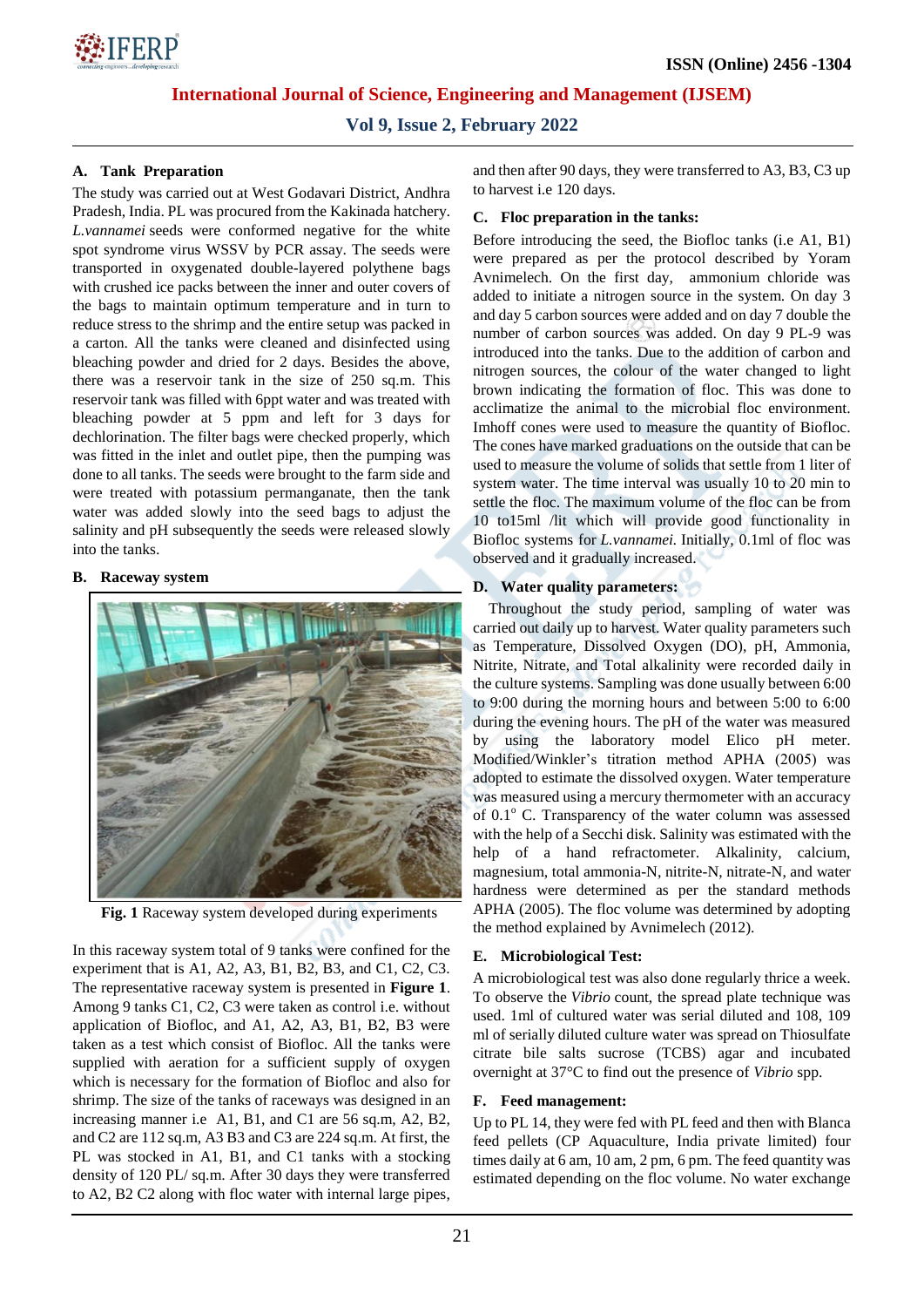

# **Vol 9, Issue 2, February 2022**

was done during the culture period except the addition of water to refill the water levels after transferring the animal into A2, B2, and A3 B3 and after siphoning out the wastes. Sludge was removed regularly to control Nitrite and TSS in the system.

### **III. RESULTS**

In our experiment, the quality of the water in the Biofloc system was monitored weekly for 120 days, and then it was compared with normal water (control). The quality parameters of the water in the Biofloc system had revealed that the salinity was 6-7 ppt, the temperature was determined at  $28-29^{\circ}$ C, the pH was varied from 7.8 to 8.4. All the water quality parameters of the Biofloc system are given below (Table 1)

| Sr. No       | <b>Parameters</b>         | Range       |
|--------------|---------------------------|-------------|
|              | Salinity (ppt)            | $6 - 7$     |
| $\mathbf{2}$ | Temperature $(^{\circ}C)$ | $28 - 29$   |
| 3            | pH                        | $7.8 - 8.4$ |
| 4            | DO(mg/lit)                | $6.5 - 7.5$ |
| 5            | Transparency (cm)         | $13 - 14$   |

#### **Table 1** The parameters of water quality in the biofloc system

We also monitored the other parameters including the concentration of ammonia, nitrite, and nitrate, and compared them to that of control (Table 2). The graphical representation is also presented in Figures 2-4 respectively.

#### **Table 2: The parameters of water quality in Test tanks compared to control tank**

| Sr.<br>N <sub>0</sub>   | Da<br>ys | <b>Ammonia</b><br>average in 2 test<br>tanks (mg/lit) | <b>Ammonia</b><br>in<br>average<br>tank<br>control<br>(mg/lit) | <b>Nitrite</b><br>average in 2<br>tanks<br>test<br>(mg/lit) | <b>Nitrite</b><br>in<br>average<br>control<br>tank<br>(mg/lit) | <b>Nitrate</b><br>average in 2<br>tanks<br>test<br>(mg/lit) | <b>Nitrate</b><br>average<br>control<br>(mg/lit) | in<br>tank |
|-------------------------|----------|-------------------------------------------------------|----------------------------------------------------------------|-------------------------------------------------------------|----------------------------------------------------------------|-------------------------------------------------------------|--------------------------------------------------|------------|
|                         |          | 0.07                                                  | <b>Nil</b>                                                     | 0.01                                                        | <b>Nil</b>                                                     | Nil                                                         | Nil                                              |            |
| $\overline{2}$          | 15       | 0.05                                                  | 0.13                                                           | 2.2                                                         | 1.2                                                            | 60                                                          | 30                                               |            |
| $\mathbf{3}$            | 30       | 0.13                                                  | 0.08                                                           | 1.8                                                         | 1.9                                                            | 80                                                          | 50                                               |            |
| $\overline{\mathbf{4}}$ | 45       | 0.05                                                  | 0.05                                                           | 1.2                                                         | 1.9                                                            | 110                                                         | 40                                               |            |
| 5                       | 60       | Nil                                                   | 0.03                                                           | 0.7                                                         | 2.2                                                            | 120                                                         | 50                                               |            |
| 6                       | 75       | Nil                                                   | 0.05                                                           | 0.8                                                         | 2.4                                                            | 120                                                         | 40                                               |            |
| 7                       | 90       | Nil                                                   | 0.03                                                           | 0.5                                                         | $\overline{c}$                                                 | 140                                                         | 50                                               |            |
| 8                       | 105      | Nil                                                   | Nil                                                            | 0.4                                                         | $\overline{2}$                                                 | 100                                                         | 50                                               |            |
| 9                       | 120      | Nil                                                   | Nil                                                            | 0.4                                                         | 2.2                                                            | 100                                                         | 40                                               |            |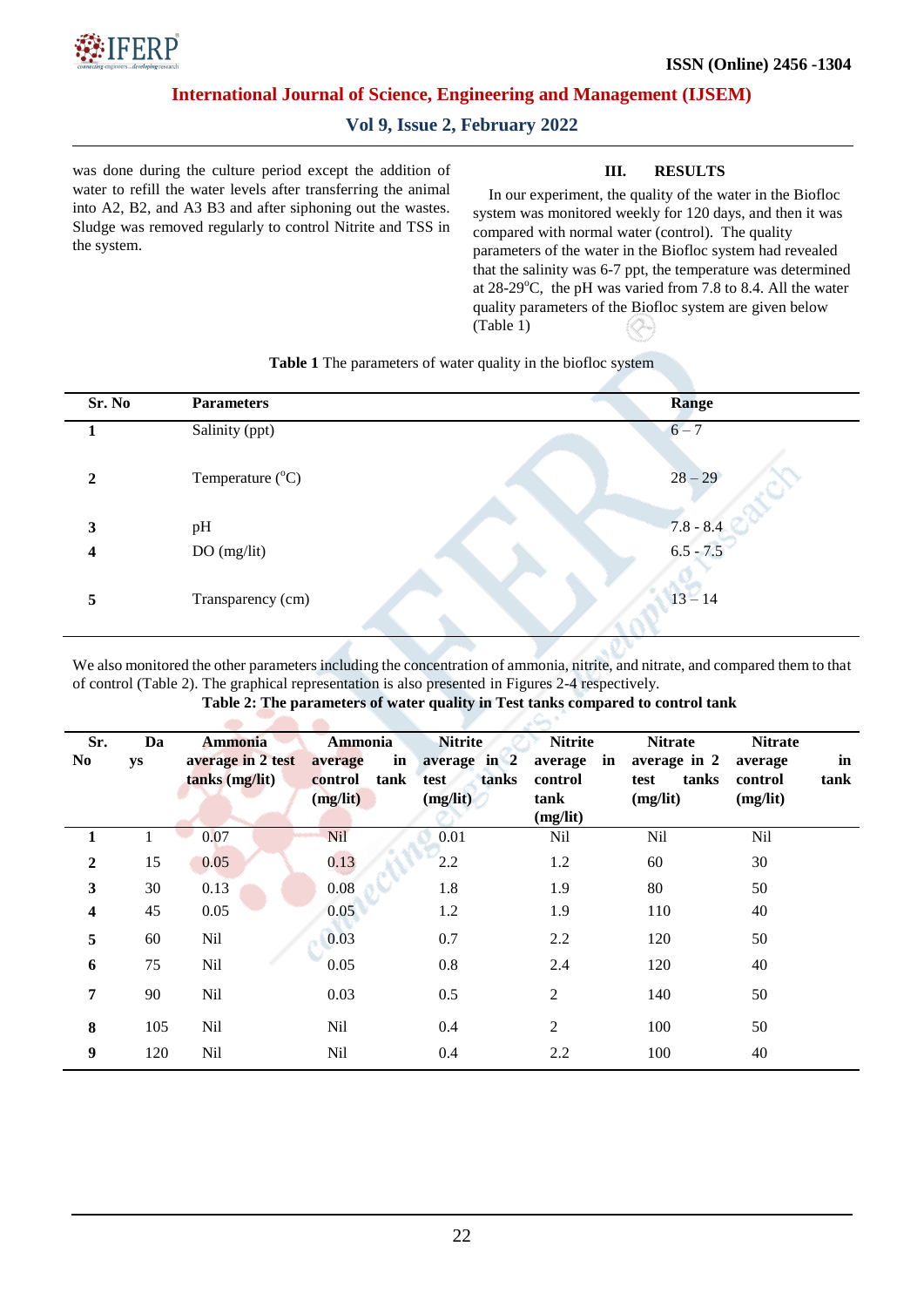

**Vol 9, Issue 2, February 2022**



**Fig. 2** The concentration of Ammonia in 2 test tanks and control tank and their variations with time



 $\mathcal{C}_0$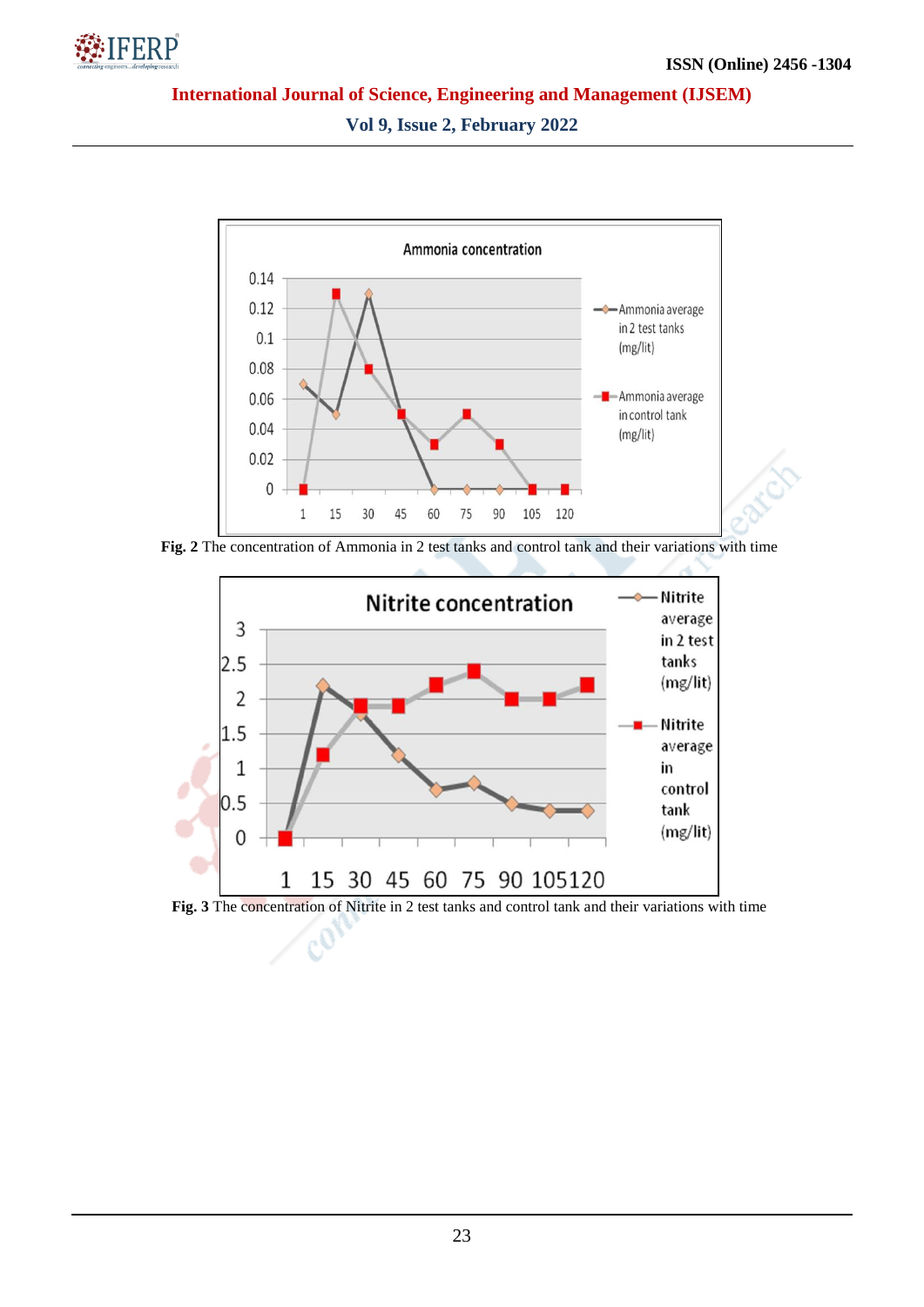



**Vol 9, Issue 2, February 2022**

**Figure 4: The concentration of Nitrate in 2 test tanks and control tank and their variations with time**

The floc volume was measured for the full period of 120 days and was recorded (Table 3). The graphical representation is sown in Figure 5.

**Table 3** The average floc volume in Test tanks

| Sr.<br>N <sub>0</sub> | <b>Days</b> | Average floc volume in 2<br>tanks in ml/L |
|-----------------------|-------------|-------------------------------------------|
| $\mathbf{1}$          | 1           | 0.1                                       |
| $\boldsymbol{2}$      | 15          | 6                                         |
| $\mathbf{3}$          | 30          | 13                                        |
| 4                     | 45          | 14                                        |
| 5                     | 60          | 15                                        |
| 6                     | 75          | 15                                        |
| 7                     | 90          | 15                                        |
| 8                     | 105         | 15                                        |
| 9                     | 120         | 15                                        |



**Fig. 5** The concentration of floc (ml/L) in 2 test tanks and its variations recorded with time

The measurement of the average concentration of Carbonate (CO3), Hydrogen Carbonate (HCO3), and Total Alkalinity in Test tanks are given below in Table 4.

**Table 4** The average concentration of CO3, HCO3, and Total Alkalinity in Test tanks

| Sr. No                  | <b>Days</b> | Co3<br><b>Average</b><br>in 2 test<br>tanks<br>(mg/lit) | HCo3<br>Average<br>in 2 test<br>tanks<br>(mg/lit) | <b>Total</b><br><b>Alkalinity</b><br>Average in<br>test<br>2<br>tanks<br>(mg/lit) |
|-------------------------|-------------|---------------------------------------------------------|---------------------------------------------------|-----------------------------------------------------------------------------------|
| $\mathbf{1}$            |             | 20                                                      | 80                                                | 100                                                                               |
| $\overline{2}$          | 15          | 25                                                      | 80                                                | 105                                                                               |
| 3                       | 30          | 35                                                      | 100                                               | 135                                                                               |
| $\overline{\mathbf{4}}$ | 45          | 30                                                      | 110                                               | 140                                                                               |
| 5                       | 60          | 20                                                      | 140                                               | 160                                                                               |
| 6                       | 75          | 30                                                      | 140                                               | 170                                                                               |
| $\overline{7}$          | 90          | 35                                                      | 155                                               | 190                                                                               |
| 8                       | 105         | 20                                                      | 145                                               | 165                                                                               |
| 9                       | 120         | 25                                                      | 135                                               | 160                                                                               |

The growth of *Litopenaeus vannamei* in two test tanks was also monitored and recorded on regular days and compared with the control tank. On Day 1, the growth of *Litopenaeus vannamei* was the same in the 2 tanks and the control tank. Later on, it revealed that the growth of *Litopenaeus vannamei* occurred much faster than that of the control tank. On the last day of our monitoring, it was found that there was a significant difference between the growth in the 2 test tanks as compared to the control tank. The final result has shown that the average growth of shrimp in the test tanks is 30% more than that of the control tank. Table 5 shows each of the results in 2 test tanks and control tanks at every DOC while Figure 6 and Figure 7 represent the growth variation in 2 test tanks and control tanks schematically.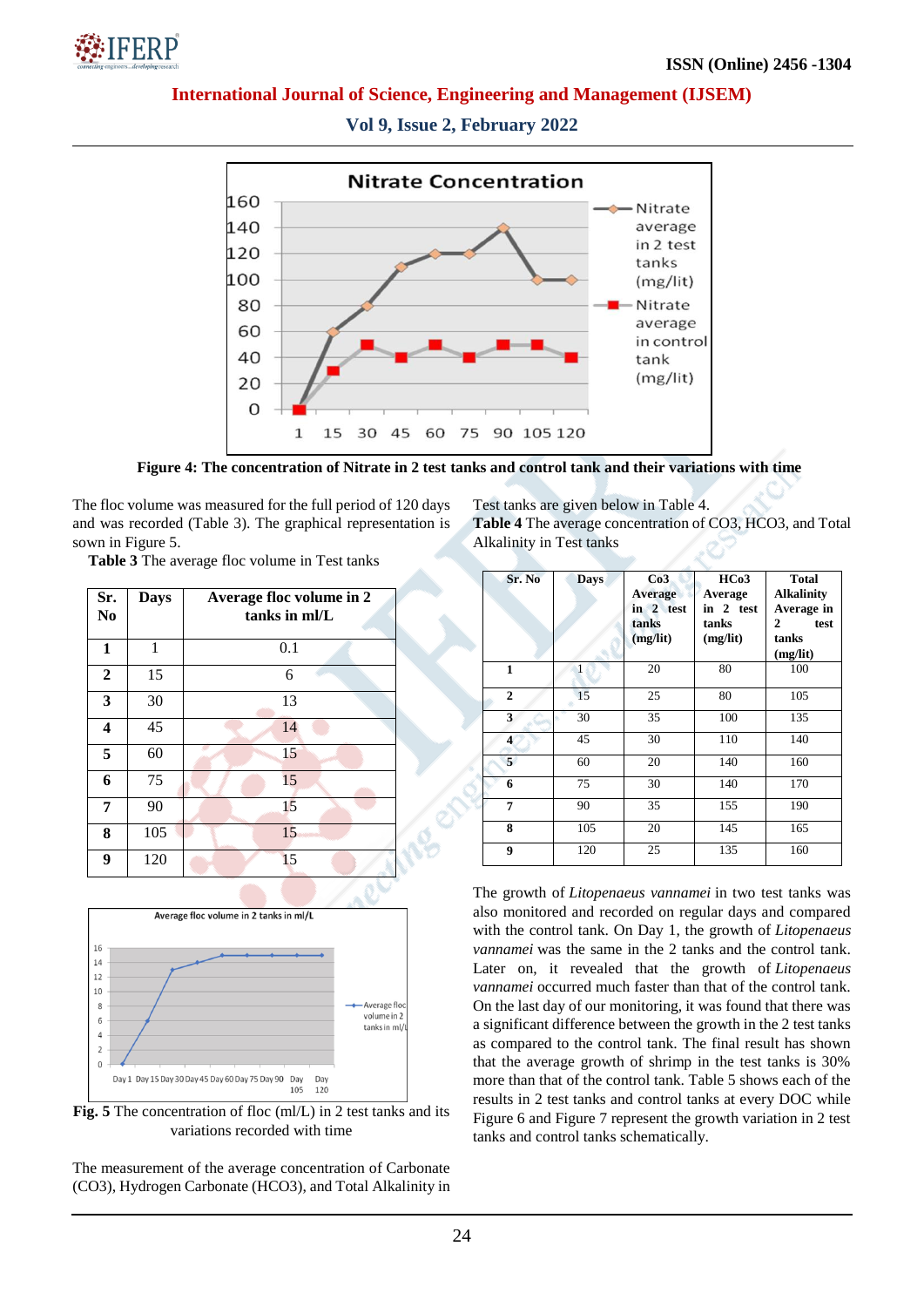

**Vol 9, Issue 2, February 2022**

**Table 5** The average growth of *Litopenaeus vannamei*in 2 test tanks and in the control tank

**Table 6** The hardness of the water in the test tanks

| Sr.<br>N <sub>0</sub> | DOC | Average growth in 2<br>test tanks | Growth in the<br>control tank |
|-----------------------|-----|-----------------------------------|-------------------------------|
| 1                     | 1   | 0.01                              | 0.01                          |
| $\mathbf{2}$          | 15  | 1.2                               | 0.9                           |
| 3                     | 30  | 2.3                               | 1.5                           |
| 4                     | 45  | 5.2                               | 4.4                           |
| 5                     | 60  | 10.6                              | 7.8                           |
| 6                     | 75  | 14                                | 9.5                           |
| 7                     | 90  | 18.4                              | 13.2                          |
| 8                     | 105 | 22.5                              | 17                            |
| 9                     | 120 | 27.5                              | 21.2                          |



**Figure 6:** The average growth of *Litopenaeus vannamei*in 2 test tanks and in the control tank



The study also determined the hardness of the water in the biofloc system at the regular interval. The hardness ranged between 2400 ppm and 2600 ppm. The hardness of water was recorded each day of monitoring and is given below (Table 6 and Figure 8).

| Sr.<br>N <sub>0</sub> | <b>Days</b> | Calcium<br>(ppm) | <b>Magnesium</b><br>(ppm) | <b>Hardness</b><br>(ppm) |
|-----------------------|-------------|------------------|---------------------------|--------------------------|
| 1                     | 1           | 245              | 441                       | 2450                     |
| $\mathbf{2}$          | 15          | 240              | 480                       | 2600                     |
| 3                     | 30          | 250              | 426                       | 2400                     |
| 4                     | 45          | 265              | 369                       | 2200                     |
| 5                     | 60          | 250              | 426                       | 2400                     |
| 6                     | 75          | 290              | 438                       | 2550                     |
| 7                     | 90          | 245              | 441                       | 2450                     |
| 8                     | 105         | 240              | 480                       | 2600                     |
| 9                     | 120         | 250              | 426                       | 2400                     |



calcium and magnesium 2 test tanks and in the control tank

It was found that 77% and 76% of the shrimp survived in tank 2 and tank 3 respectively while in the control tank, only 60% had survived (Figure 9).  $H_2S$  is nil during the culture period.



**Fig. 9**: The survival rate of shrimp in 2 test tanks and control tank

## **IV. DISCUSSION**

Biofloc Technology (BFT) is seen as a new "blue revolution" since nutrients may be continually recycled and reused in the culture medium while minimising or eliminating the need for water exchange. BFT is an acronym for aquaculture approach based on in-situ microorganisms that is environmentally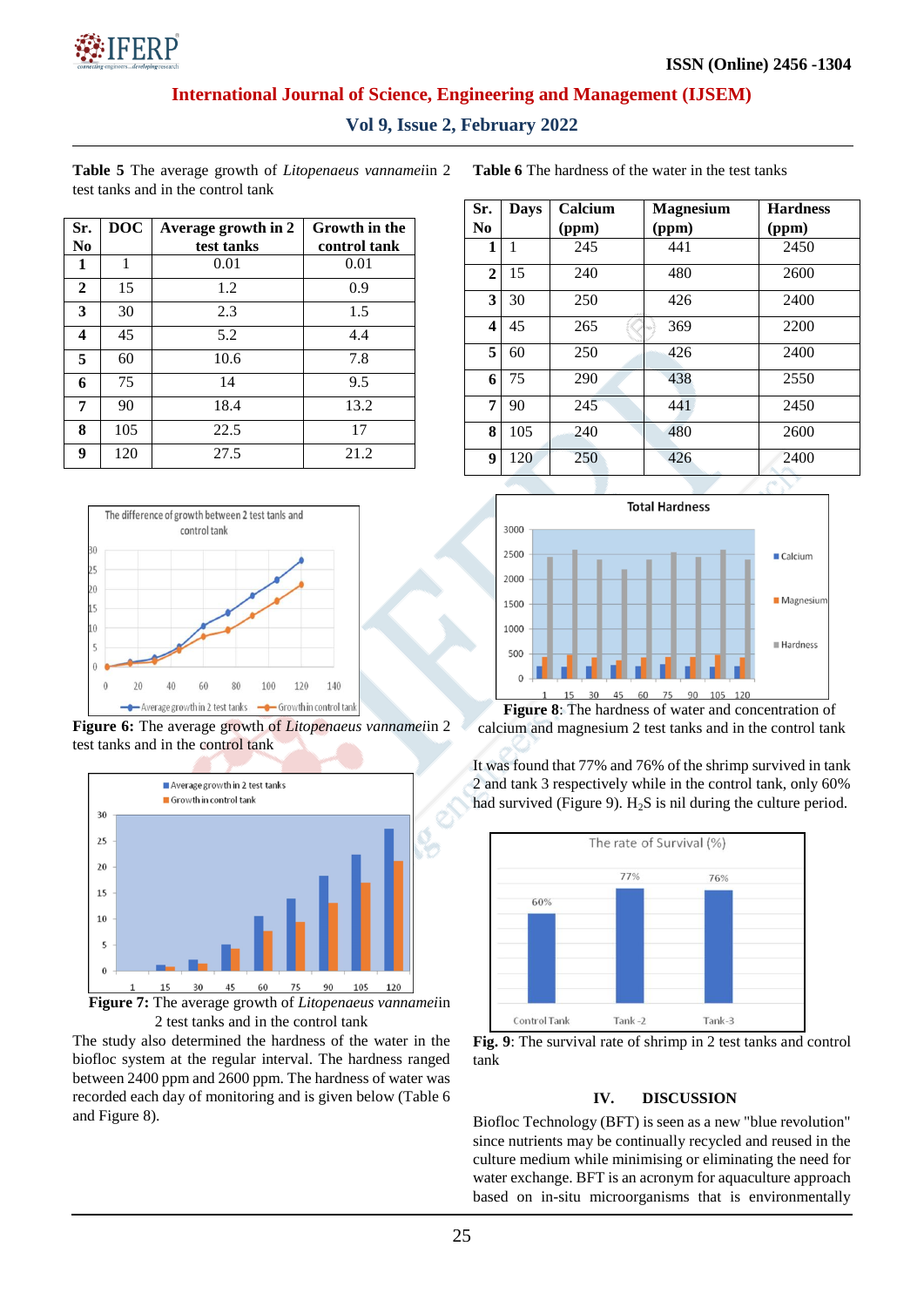

# **Vol 9, Issue 2, February 2022**

friendly production. Biofloc is the aggregates of suspended growth in ponds/tanks live and dead particulate organic matter, phytoplankton, bacteria, and grazers of living and dead particle organic matter, phytoplankton, bacteria, and grazers of living and dead particulate organic the microbes It is the use of microbial activities within the pond/tank to do this. supply nourishment for cultured organisms while also acting as a water source remedy for treatment As a result, this system is also known as active suspension ponds or active suspension ponds. Green soup ponds, for example, are heterotrophic ponds. This study has presented a significant perspective of Biofloc technology in shrimp culture. BFT is a green aquaculture strategy that goes by a variety of names, including zero exchange autotrophic-heterotrophic system **[11, 12]**, active sludge or suspended bacterial based system, Single-cell protein production system, Microbial floc system, and so on. Biofloc is now mostly utilised as an alternative protein to fish meal, which is primarily generated in the form of microbial meal **[13]**. The nutritional acceptability of biofloc has been studied by several researchers. Biofloc technology can be used to bring a desirable result in shrimp culture by preventing the occurrence of diseases in the usual process. This is done by the maintenance of water quality, chemical composition, hardness of the water, reduction of ammonia, nitrite, and nitrate **[14]**. Biofloc technology, according to the study, is the best for closed system management and biosecurity in aquaculture. The periodic increase in total suspended solids, which causes clogging in shrimp and fish gills and necessitates more energy to fulfill the oxygen requirement, is one of the most dangerous aspects of this technique. The present study determined the concentration of ammonia, nitrite, and nitrate in 2 test tanks and compared it with that of the control tank. It was found that the ammonia concentration in the test tanks became nil since the 60th day of monitoring while it took 105th day in the control tank. A higher level of ammonia can inhibit chitinase expression, growth, phenoloxidase, and antimicrobial activity in shrimp **[15]**. Nitrite concentration has been reported to cause retarded growth and mortalities among the shrimp population. In our study findings, it revealed that nitrite concentration was significantly lesser than that of the control tank **[16]**. Nitrate can also affect the shrimp population by growth retardation. However, nitrate concentration in test tanks was higher than in the control tank, although it was much below the toxic level (which is 220 mg/l) **[17]**. The main finding of this study is that the average growth of *Litopenaeus vannamei* is significantly higher in 2 test tanks as compared to the control tank. This can be attributed to the optimum and favorable conditions provided in the test tanks as compared to the control tank. This is also evidenced by the significantly higher survival rate of *Litopenaeus vannamei* in the test tanks as compared to the control tank.

#### **V. CONCLUSION**

The study concludes that the Biofloc technology should be implemented in the shrimp culture to increase yield sufficiently by a significant increase in growth, maintenance of water conditions and imparting immunity to the shrimp. As shrimp culture is quite valuable in India both economically and nutritionally, further research on Biofloc technology should be conducted. Biofloc technology has increased the growth of the shrimp population significantly higher and along with imparting immunity and desirable water conditions, resulted in an increased survival rate compared to the natural method.

**Funding source: The present research work is not financially funded by any agency**.

#### **REFERENCES**

- [1] Devi AC, Kurup BM. Biofloc technology: an overview and its application in the animal food industry. International Journal of Fisheries and Aquaculture Sciences. 2015;5(1):1-20.
- [2] Kalaimani, N. , Ravisankar, T. , Chakravarthy, N. , Raja, S., Santiago, T. C. , Ponniah, A. G. , Economic losses due to disease incidences in shrimp farms of India. Fish. Techno., 50(2013): 80-86
- [3] Lightner, D. V. , The penaeid shrimp viruses TSV, IHHNV, WSSV and YHV: current status in the Americas, available strategies, gnostic methods, and management str ApplAquacult. , 9( 1999) : 27-52.
- [4] Kuhn DD, Lawrence AL, Boardman GD, Patnaik S, Marsh L, Flick Jr GJ. Evaluation of two types of bioflocs derived from biological treatment of fish effluent as feed ingredients for Pacific white shrimp, Litopenaeus vannamei. Aquaculture. 2010 May 24;303(1-4):28-33.
- [5] Maurício Gustavo Coelho Emerenciano, Luis Rafael Martínez-Córdova, Marcel Martínez-Porchas and Anselmo Miranda-Baeza (January 18th 2017). Biofloc Technology (BFT): A Tool for Water Quality Management in Aquaculture, Water Quality, Hlanganani Tutu, IntechOpen, DOI: 10.5772/66416.
- [6] Emerenciano M, Cuzon G, Goguenheim J, Gaxiola G, Aquacop. Floc contribution on spawning performance of blue shrimp Litopenaeus stylirostris. Aquaculture Research. 2012a;44:75–85.
- [7] El-Sayed AF. Use of biofloc technology in shrimp aquaculture: a comprehensive review, with emphasis on the last decade. Reviews in Aquaculture. 2021 Jan;13(1):676-705.
- [8] Sajali, U. S. B. A., Atkinson, N. L., Desbois, A. P., Little, D. C., Murray, F. J., and Shinn, A. P. (2019). Prophylactic properties of bio fl oc- or Nile tilapiaconditioned water against Vibrio parahaemolyticus infection of whiteleg shrimp (Penaeus vannamei). Aquaculture 498, 496–502. doi: 10.1016/j.aquaculture. 2018.09.002
- [9] Bossier, P., and Ekasari, J. (2017). Biofloc technology application in aquaculture to support sustainable development goals. Microb. Biotechnol. 10, 1012–1016. doi: 10.1111/1751-7915.12836
- [10] Kumar, V. S., Pandey, P. K., Anand, T., Bhuvaneswari, G. R., Dhinakaran, A., and Kumar, S. (2018). Biofloc improves water, effluent quality and growth parameters of Penaeus vannamei in an intensive culture system. J. Environ. Manag. 215, 206–215. doi: 10.1016/j.jenvman.2018.03.015
- [11] Burford MA, Thompson PJ, McIntosh RP, Bauman RH, Pearson DC. Nutrient and microbial dynamics in high-intensity, zero-exchange shrimp ponds in Belize. Aquaculture. 2003 Apr 2;219(1-4):393-411.
- [12] Wasielesky Jr W, Atwood H, Stokes A, Browdy CL. Effect of natural production in a zero exchange suspended microbial floc based super-intensive culture system for white shrimp Litopenaeus vannamei. Aquaculture. 2006 Aug 31;258(1-4):396-403.
- [13] Kuhn DD, Boardman GD, Lawrence AL, Marsh L, Flick Jr GJ. Microbial floc meal as a replacement ingredient for fish meal and soybean protein in shrimp feed. Aquaculture. 2009 Nov  $1;296(1-2):51-7.$